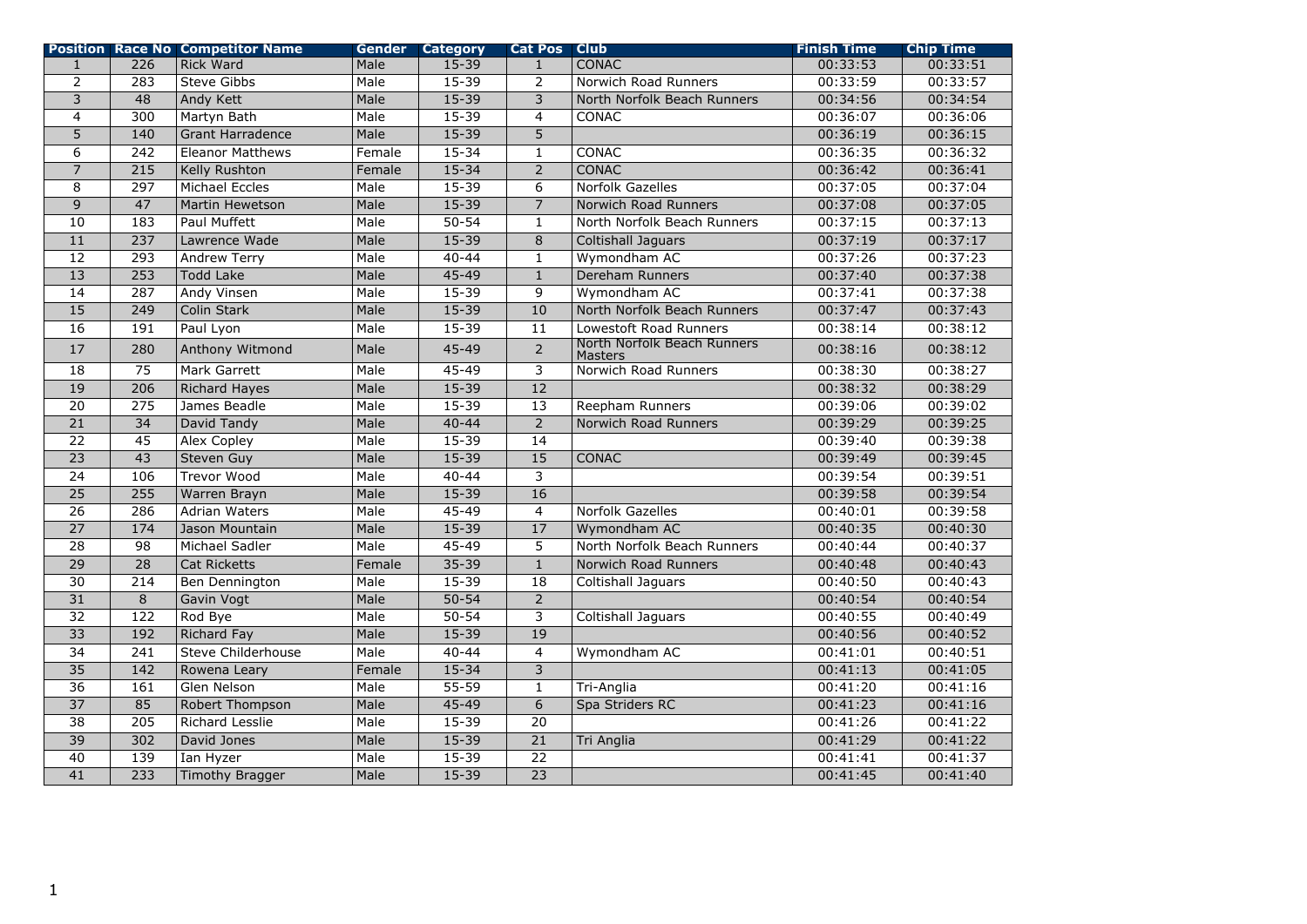|                 |                  | <b>Position Race No Competitor Name</b> |        | <b>Gender Category</b> | <b>Cat Pos</b>  | <b>Club</b>                        | <b>Finish Time</b> | <b>Chip Time</b> |
|-----------------|------------------|-----------------------------------------|--------|------------------------|-----------------|------------------------------------|--------------------|------------------|
| 42              | 155              | <b>Vincent Ellis</b>                    | Male   | $55 - 59$              | $\overline{2}$  | CONAC                              | 00:41:46           | 00:41:41         |
| 43              | 292              | John Bassinder                          | Male   | $55 - 59$              | 3               | Stainland Lions Road Runners       | 00:41:51           | 00:41:45         |
| 44              | 116              | Chris Haylock                           | Male   | $40 - 44$              | 5               | Lowestoft Road Runners             | 00:41:53           | 00:41:48         |
| $\overline{45}$ | $\overline{203}$ | Karen Doak                              | Female | $35 - 39$              | $\overline{2}$  | Norwich Road Runners               | 00:41:55           | 00:41:50         |
| 46              | 181              | Daniel Guest                            | Male   | $15 - 39$              | $\overline{24}$ |                                    | 00:41:56           | 00:41:49         |
| 47              | 316              | Benjamin Gaskins                        | Male   | $15 - 39$              | $\overline{25}$ | Tri Anglia                         | 00:41:56           | 00:41:49         |
| $\overline{48}$ | 128              | Iain Milligan                           | Male   | $40 - 44$              | 6               | St Edmunds Pacers                  | 00:42:05           | 00:41:56         |
| $\overline{49}$ | $\overline{232}$ | <b>Samuel Cross</b>                     | Male   | $15 - 39$              | $\overline{26}$ |                                    | 00:42:19           | 00:42:14         |
| 50              | 265              | Matthew Frary                           | Male   | $15 - 39$              | 27              | Norwich Road Runners               | 00:42:44           | 00:42:40         |
| 51              | 36               | <b>Nigel Sinclair</b>                   | Male   | $15 - 39$              | $\overline{28}$ |                                    | 00:42:49           | 00:42:40         |
| 52              | $\overline{33}$  | Stephen Moseley                         | Male   | $45 - 49$              | $\overline{7}$  | Norwich Road Runners               | 00:42:57           | 00:42:52         |
| $\overline{53}$ | $\overline{73}$  | <b>Stewart White</b>                    | Male   | $15 - 39$              | $\overline{29}$ | <b>St Edmunds Pacers</b>           | 00:43:02           | 00:42:54         |
| 54              | 222              | Kevin Snelling                          | Male   | $45 - 49$              | 8               | Norwich Road Runners               | 00:43:09           | 00:43:01         |
| 55              | 97               | <b>Eddie Carman</b>                     | Male   | 45-49                  | $\overline{9}$  | North Norfolk Beach Runners        | 00:43:19           | 00:43:10         |
| 56              | 123              | Ellie Bye                               | Female | 15-34                  | $\overline{4}$  | Coltishall Jaguars                 | 00:43:22           | 00:43:16         |
| $\overline{57}$ | 204              | <b>Robert Bakewell</b>                  | Male   | $15 - 39$              | 30              |                                    | 00:43:26           | 00:43:20         |
| $\overline{58}$ | 263              | Paul Lewis                              | Male   | $50 - 54$              | $\overline{4}$  | <b>Great Yarmouth Road Runners</b> | 00:43:31           | 00:43:27         |
| 59              | $\overline{25}$  | Chris Chorley                           | Male   | $45 - 49$              | 10              | <b>Bungay Black Dog RC</b>         | 00:43:33           | 00:43:16         |
| 60              | $\overline{218}$ | Sharon Hurren                           | Female | $40 - 44$              | $\mathbf{1}$    | Wymondham AC                       | 00:43:43           | 00:43:34         |
| $\overline{61}$ | 307              | Lee Gladwell                            | Male   | $15 - 39$              | $\overline{31}$ | Ashford Tri Club                   | 00:43:45           | 00:43:38         |
| 62              | 115              | Ken Bowman                              | Male   | 60-69                  | $\mathbf{1}$    | Coltishall Jaguars                 | 00:43:46           | 00:43:39         |
| 63              | 194              | <b>Nick Caley</b>                       | Male   | $15 - 39$              | $\overline{32}$ | Reepham Runners                    | 00:43:50           | 00:43:43         |
| 64              | 261              | Stephen Leeves                          | Male   | $55 - 59$              | $\overline{4}$  | <b>Great Yarmouth Road Runners</b> | 00:43:52           | 00:43:46         |
| 65              | 74               | Iain Sanders                            | Male   | $15 - 39$              | 33              |                                    | 00:43:54           | 00:43:38         |
| 66              | 120              | Rob Warne                               | Male   | $15 - 39$              | 34              |                                    | 00:44:00           | 00:43:37         |
| 67              | 95               | Tim Parr                                | Male   | $15 - 39$              | $\overline{35}$ |                                    | 00:44:05           | 00:43:52         |
| 68              | 172              | Stephen Dady                            | Male   | $60 - 69$              | $\overline{2}$  | <b>Great Yarmouth Road Runners</b> | 00:44:05           | 00:44:01         |
| $\overline{69}$ | 67               | Vicky Knight                            | Female | $35 - 39$              | $\overline{3}$  | <b>Tiptree Road Runners</b>        | 00:44:16           | 00:44:04         |
| 70              | 306              | Aaron Jackson                           | Male   | $15 - 39$              | 36              | Dereham Runners                    | 00:44:19           | 00:44:09         |
| 71              | 159              | Vitalijus Sivakovas                     | Male   | $15 - 39$              | $\overline{37}$ |                                    | 00:44:24           | 00:44:20         |
| $\overline{72}$ | 257              | David Hudson                            | Male   | $40 - 44$              | $\overline{7}$  | Tri-Anglia                         | 00:44:28           | 00:44:20         |
| $\overline{73}$ | $\overline{4}$   | Jim Hayes                               | Male   | 60-69                  | 3               | North Norfolk Beach Runners        | 00:44:33           | 00:44:25         |
| $\overline{74}$ | 216              | Michael Small                           | Male   | $15 - 39$              | $\overline{38}$ |                                    | 00:44:34           | 00:44:21         |
| 75              | 157              | Sharon Bardwell                         | Female | $40 - 44$              | $\overline{2}$  | Norwich Road Runners               | 00:44:44           | 00:44:31         |
| $\overline{76}$ | $\overline{80}$  | Marc Coles                              | Male   | $15 - 39$              | $\overline{39}$ |                                    | 00:44:52           | 00:44:46         |
| $\overline{77}$ | $\overline{240}$ | Mal Garwood                             | Male   | $40 - 44$              | $\overline{8}$  | Wymondham AC                       | 00:44:52           | 00:44:41         |
| 78              | 21               | Darren Chapman                          | Male   | 15-39                  | 40              |                                    | 00:45:04           | 00:44:51         |
| 79              | 309              | Jonathon Kuttschreuter                  | Male   | $15 - 39$              | 41              |                                    | 00:45:27           | 00:45:22         |
| 80              | $\overline{72}$  | <b>Nick Gurney</b>                      | Male   | $15 - 39$              | 42              | Norwich Road Runners               | 00:45:28           | 00:45:24         |
| 81              | 219              | Gary Gannon                             | Male   | $40 - 44$              | 9               |                                    | 00:45:43           | 00:45:35         |
| 82              | 16               | Iain Smith                              | Male   | $40 - 44$              | 10              | CONAC                              | 00:45:49           | 00:45:30         |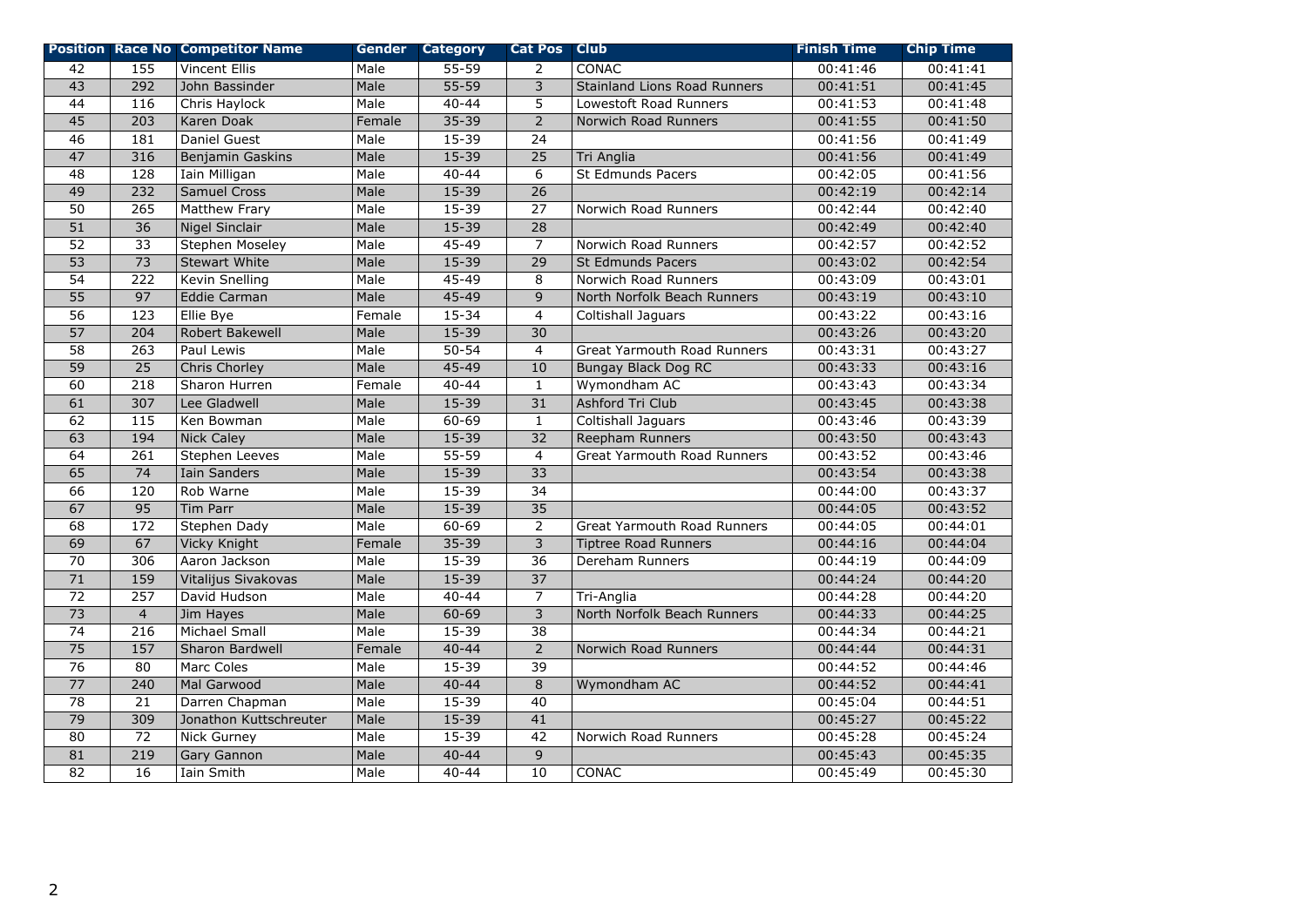|                  |                   | <b>Position Race No Competitor Name</b> |        | <b>Gender Category</b> | <b>Cat Pos Club</b> |                             | <b>Finish Time</b> | <b>Chip Time</b> |
|------------------|-------------------|-----------------------------------------|--------|------------------------|---------------------|-----------------------------|--------------------|------------------|
| 83               | 295               | Haydn Lyon                              | Male   | 15-39                  | 43                  |                             | 00:45:50           | 00:45:32         |
| 84               | 71                | Ian Cleminson                           | Male   | 45-49                  | 11                  |                             | 00:45:51           | 00:45:42         |
| 85               | 244               | Mark Ring                               | Male   | 45-49                  | 12                  | Norwich Road Runners        | 00:46:17           | 00:46:09         |
| 86               | $\frac{193}{ }$   | <b>Colin Browning</b>                   | Male   | $45 - 49$              | $\overline{13}$     | Norwich Road Runners        | 00:46:21           | 00:46:13         |
| 87               | 284               | <b>Matthew Lowe</b>                     | Male   | $15 - 39$              | 44                  |                             | 00:46:28           | 00:46:17         |
| 88               | 267               | Guy Shearwood                           | Male   | $50 - 54$              | 5                   |                             | 00:46:29           | 00:46:10         |
| 89               | 270               | Mark Caddy                              | Male   | 15-39                  | $\overline{45}$     |                             | 00:46:36           | 00:46:10         |
| $\overline{90}$  | 81                | Neil Walpole                            | Male   | $40 - 44$              | 11                  | Norwich Road Runners        | 00:46:40           | 00:46:34         |
| 91               | 281               | Polly Wake                              | Female | $35 - 39$              | $\overline{4}$      | Reepham Runners Masters     | 00:46:45           | 00:46:39         |
| 92               | $\frac{105}{105}$ | <b>Wayne Crowe</b>                      | Male   | $45 - 49$              | 14                  |                             | 00:46:54           | 00:46:38         |
| 93               | 184               | Sophie Newman                           | Female | $15 - 34$              | 5                   |                             | 00:46:56           | 00:46:36         |
| $\overline{94}$  | $\overline{23}$   | Henry Mahalski                          | Male   | $15 - 39$              | 46                  |                             | 00:47:02           | 00:46:51         |
| 95               | 171               | Simon Blackmore                         | Male   | $45 - 49$              | 15                  |                             | 00:47:04           | 00:46:40         |
| $\overline{96}$  | 126               | Mark Tayler                             | Male   | 60-69                  | $\overline{4}$      | Norwich Road Runners        | 00:47:07           | 00:46:52         |
| $\overline{97}$  | 247               | Alex Hall                               | Male   | 15-39                  | 47                  |                             | 00:47:18           | 00:47:09         |
| $\overline{98}$  | 152               | Richard Grimsdell                       | Male   | $40 - 44$              | $\overline{12}$     | St Edmunds Pacers           | 00:47:20           | 00:47:07         |
| 99               | 266               | Phillip Bazley                          | Male   | $15 - 39$              | 48                  |                             | 00:47:28           | 00:47:14         |
| 100              | 89                | Gavin Thouless                          | Male   | $40 - 44$              | 13                  | Norwich Road Runners        | 00:47:40           | 00:47:19         |
| 101              | $\overline{42}$   | Miranda Johnson                         | Female | $15 - 34$              | 6                   |                             | 00:47:41           | 00:47:28         |
| 102              | 186               | Harriet Boughton                        | Female | $15 - 34$              | $\overline{7}$      |                             | 00:47:43           | 00:47:33         |
| 103              | 303               | <b>Hans Allnutt</b>                     | Male   | 15-39                  | 49                  |                             | 00:47:43           | 00:47:33         |
| 104              | 315               | Ben Swift                               | Male   | $15 - 39$              | $\overline{50}$     |                             | 00:47:48           | 00:47:48         |
| 105              | 158               | Jon Betson                              | Male   | $15 - 39$              | $\overline{51}$     |                             | 00:47:50           | 00:47:29         |
| 106              | 127               | Sarah Jay                               | Female | 45-49                  | $\mathbf{1}$        | Coltishall Jaguars          | 00:47:57           | 00:47:46         |
| 107              | 17                | <b>Andrew Hawes</b>                     | Male   | $15 - 39$              | 52                  |                             | 00:48:08           | 00:48:00         |
| 108              | 234               | Dale Larwood                            | Male   | $15 - 39$              | $\overline{53}$     |                             | 00:48:28           | 00:48:16         |
| 109              | $\overline{39}$   | <b>Brian McKinney</b>                   | Male   | $50 - 54$              | $\overline{6}$      | <b>Norwich Road Runners</b> | 00:48:46           | 00:48:39         |
| 110              | $\overline{246}$  | Jon Holt                                | Male   | $15 - 39$              | $\overline{54}$     | Wymondham AC                | 00:48:59           | 00:48:49         |
| 111              | 121               | Jackie Bye                              | Female | $50 - 54$              | $\mathbf{1}$        | Coltishall Jaguars          | 00:49:02           | 00:48:50         |
| 112              | 134               | Matthew Reynolds                        | Male   | $15 - 39$              | $\overline{55}$     | Lowestoft Road Runners      | 00:49:08           | 00:48:45         |
| $\overline{113}$ | 285               | Derek Sadler                            | Male   | $55 - 59$              | $\overline{5}$      | North Norfolk Beach Runners | 00:49:14           | 00:48:42         |
| 114              | 145               | <b>Neil Thomas</b>                      | Male   | $40 - 44$              | 14                  | Bungay Black Dog RC         | 00:49:17           | 00:49:14         |
| 115              | 130               | John Bennett                            | Male   | $15 - 39$              | 56                  |                             | 00:49:25           | 00:49:12         |
| 116              | $\overline{177}$  | Jo Godwin                               | Female | $35 - 39$              | 5                   | Norwich Road Runners        | 00:49:27           | 00:49:14         |
| 117              | 231               | <b>Steve Starr</b>                      | Male   | $45 - 49$              | $\overline{16}$     | <b>Ely Runners</b>          | 00:49:36           | 00:49:29         |
| 118              | 277               | Kelly Townshend                         | Female | 35-39                  | 6                   |                             | 00:49:38           | 00:49:31         |
| 119              | 3                 | Rob Osborne                             | Male   | $50 - 54$              | $\overline{7}$      | North Norfolk Beach Runners | 00:49:40           | 00:49:26         |
| 120              | 66                | Anthony Knight                          | Male   | $40 - 44$              | 15                  | <b>Tiptree Road Runners</b> | 00:49:42           | 00:49:29         |
| 121              | 117               | Phillip Seaman                          | Male   | $55 - 59$              | 6                   | <b>Ryston Runners</b>       | 00:49:42           | 00:49:24         |
| $\overline{122}$ | 147               | Mary Yeadon                             | Female | 15-34                  | 8                   | <b>UEA Triathlon Club</b>   | 00:49:55           | 00:49:45         |
| $\overline{123}$ | 196               | Ed Proffitt                             | Male   | $40 - 44$              | 16                  |                             | 00:49:55           | 00:49:41         |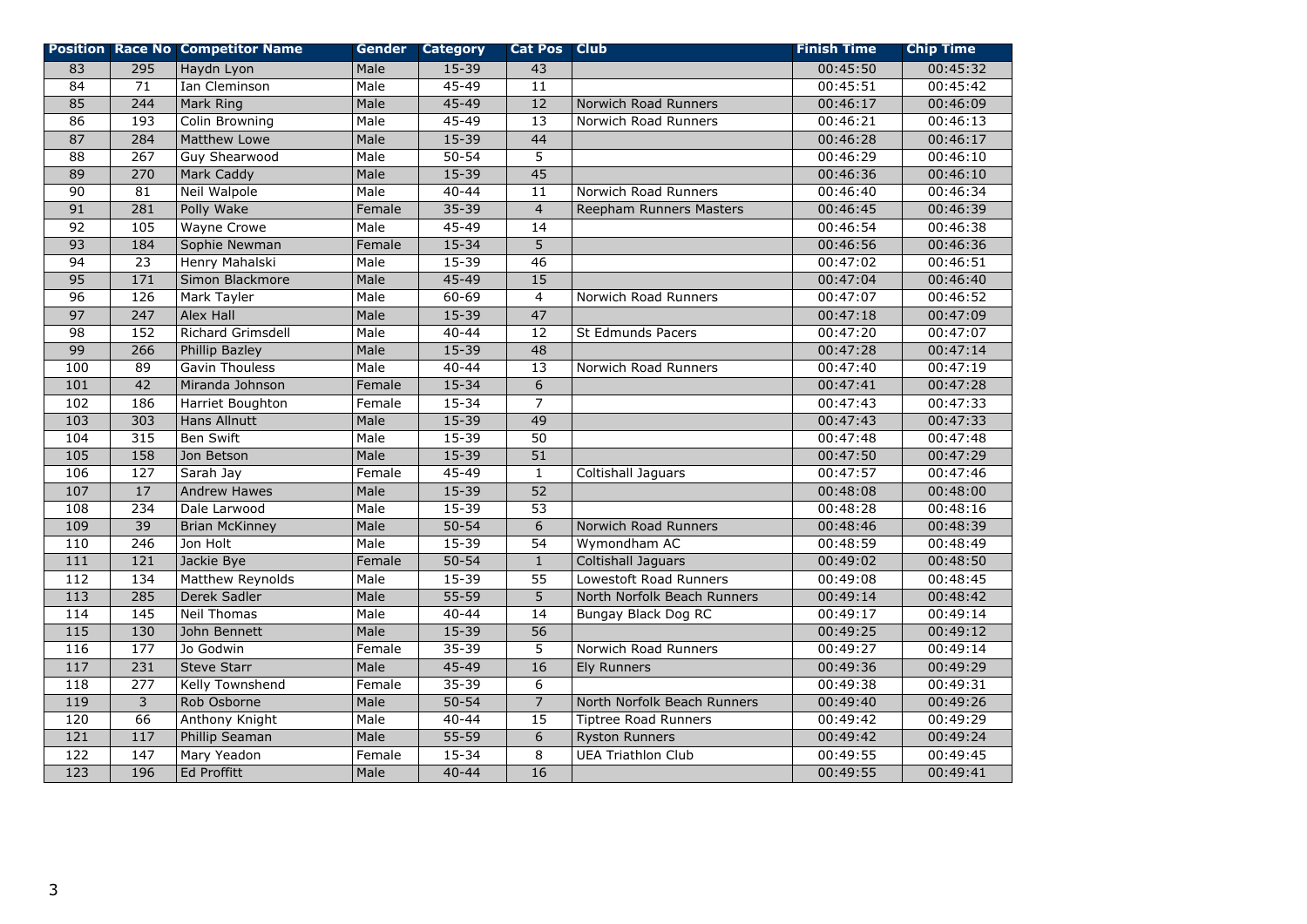|                   |                  | <b>Position Race No Competitor Name</b> |        | <b>Gender Category</b> | <b>Cat Pos Club</b> |                                    | <b>Finish Time</b> | <b>Chip Time</b> |
|-------------------|------------------|-----------------------------------------|--------|------------------------|---------------------|------------------------------------|--------------------|------------------|
| 124               | 24               | <b>Bobbie Sauerzapf</b>                 | Female | $50 - 54$              | 2                   | <b>Bungay Black Dog RC</b>         | 00:50:00           | 00:49:41         |
| $\overline{125}$  | 304              | Angie Bear                              | Female | $55 - 59$              | $\mathbf{1}$        | Wymondham AC                       | 00:50:04           | 00:49:46         |
| $\frac{126}{ }$   | 82               | Sarah Stubbs                            | Female | $35 - 39$              | $\overline{7}$      |                                    | 00:50:06           | 00:49:40         |
| $\overline{127}$  | 149              | <b>Matt Williams</b>                    | Male   | $15 - 39$              | $\overline{57}$     | <b>UEA Triathlon Club</b>          | 00:50:14           | 00:50:02         |
| $\overline{128}$  | 170              | Stephen Nicholl                         | Male   | $40 - 44$              | 17                  |                                    | 00:50:19           | 00:49:56         |
| 129               | 317              | <b>Steven Field</b>                     | Male   | $15 - 39$              | 58                  |                                    | 00:50:24           | 00:50:16         |
| 130               | 272              | <b>William Delf</b>                     | Male   | $50 - 54$              | 8                   | <b>CONAC</b>                       | 00:50:24           | 00:50:04         |
| 131               | $\frac{113}{2}$  | Andrew Osborne                          | Male   | $15 - 39$              | $\overline{59}$     |                                    | 00:50:28           | 00:50:16         |
| $\frac{132}{2}$   | 289              | <b>Tim Russell</b>                      | Male   | $15 - 39$              | 60                  |                                    | 00:50:32           | 00:50:16         |
| $\overline{133}$  | 78               | Lorrain Dawson                          | Female | $50 - 54$              | $\overline{3}$      | <b>Great Yarmouth Road Runners</b> | 00:50:37           | 00:50:10         |
| $\overline{134}$  | 56               | David Waterman                          | Male   | $50 - 54$              | 9                   | Bungay Black Dog RC                | 00:50:46           | 00:50:44         |
| $\overline{135}$  | 190              | Tony Heath                              | Male   | 60-69                  | 5                   | North Norfolk Beach Runners        | 00:50:52           | 00:50:26         |
| $\frac{136}{ }$   | 262              | Pauline Richardson                      | Female | $50 - 54$              | $\overline{4}$      | Great Yarmouth Road Runners        | 00:50:52           | 00:50:41         |
| $\overline{137}$  | $\overline{7}$   | John Lockett                            | Male   | $55 - 59$              | $\overline{7}$      |                                    | 00:50:54           | 00:50:36         |
| 138               | $\overline{35}$  | Ivan Lees                               | Male   | $55 - 59$              | 8                   | <b>Great Yarmouth Road Runners</b> | 00:50:54           | 00:50:54         |
| 139               | 40               | David Hart                              | Male   | $15 - 39$              | 61                  |                                    | 00:50:59           | 00:50:42         |
| 140               | 224              | Chris Proops                            | Male   | $15 - 39$              | 62                  |                                    | 00:51:13           | 00:51:08         |
| 141               | 220              | Robert Scarfe                           | Male   | 60-69                  | $6\overline{6}$     | Wymondham AC                       | 00:51:16           | 00:50:56         |
| 142               | 167              | Mike Smith                              | Male   | $70+$                  | $\mathbf{1}$        | Wymondham AC                       | 00:51:19           | 00:51:01         |
| $\frac{143}{ }$   | 278              | Alan Carter                             | Male   | $15 - 39$              | 63                  |                                    | 00:51:23           | 00:51:05         |
| 144               | 162              | Veronica Manly                          | Female | $60+$                  | $\mathbf{1}$        | Eastern Vets                       | 00:51:24           | 00:51:04         |
| $\frac{145}{145}$ | 144              | Gordana Hills                           | Female | $35 - 39$              | $\,8\,$             |                                    | 00:51:25           | 00:51:20         |
| 146               | $\overline{210}$ | <b>Christine Cooke</b>                  | Female | $50 - 54$              | $\overline{5}$      | Coltishall Jaguars                 | 00:51:29           | 00:51:02         |
| 147               | $\overline{135}$ | <b>Tara Dugdale</b>                     | Female | $15 - 34$              | $\overline{9}$      |                                    | 00:51:30           | 00:51:18         |
| 148               | 310              | Kate Wyatt                              | Female | $15 - 34$              | 10                  |                                    | 00:51:30           | 00:51:07         |
| 149               | 46               | Sophie Janacek                          | Female | $15 - 34$              | $\overline{11}$     |                                    | 00:51:31           | 00:51:22         |
| 150               | 225              | <b>Beres Ward</b>                       | Female | $55 - 59$              | $\overline{2}$      | Wymondham AC                       | 00:51:36           | 00:51:16         |
| 151               | $\overline{51}$  | Geraldine Jordan                        | Female | $45 - 49$              | $\overline{2}$      | Dereham Runners                    | 00:51:38           | 00:51:24         |
| 152               | $\overline{245}$ | Anna Needs                              | Female | $40 - 44$              | 3                   | Wymondham AC                       | 00:51:41           | 00:51:22         |
| 153               | 299              | Jayne Allan                             | Female | $45 - 49$              | $\overline{3}$      | Wymondham AC                       | 00:51:42           | 00:51:23         |
| 154               | 99               | <b>Tim MacWilliam</b>                   | Male   | $50 - 54$              | 10                  | Wymondham AC                       | 00:51:50           | 00:51:39         |
| 155               | 235              | James Chase                             | Male   | $45 - 49$              | $\overline{17}$     |                                    | 00:51:52           | 00:51:45         |
| 156               | $\overline{211}$ | Gemma Dullea                            | Female | $15 - 34$              | $\overline{12}$     | Norwich Road Runners               | 00:52:00           | 00:51:44         |
| 157               | 264              | Cameron Starling                        | Male   | $15 - 39$              | 64                  |                                    | 00:52:15           | 00:51:59         |
| 158               | 163              | <b>Beth Hill</b>                        | Female | $35 - 39$              | 9                   |                                    | 00:52:18           | 00:51:56         |
| 159               | 164              | Emma Renouf                             | Female | $35 - 39$              | $\overline{10}$     |                                    | 00:52:18           | 00:51:55         |
| 160               | 61               | Adam Jones                              | Male   | 15-39                  | 65                  |                                    | 00:52:25           | 00:51:59         |
| 161               | 68               | Georgina Taylor                         | Female | $15 - 34$              | 13                  |                                    | 00:52:26           | 00:52:12         |
| 162               | 169              | <b>Trevor Horrex</b>                    | Male   | $50 - 54$              | 11                  | Norwich Road Runners               | 00:52:27           | 00:52:04         |
| $\overline{163}$  | 131              | Gemma Sullivan                          | Female | $15 - 34$              | 14                  |                                    | 00:52:30           | 00:52:16         |
| 164               | 112              | Robert Ashton                           | Male   | 55-59                  | 9                   |                                    | 00:52:32           | 00:52:19         |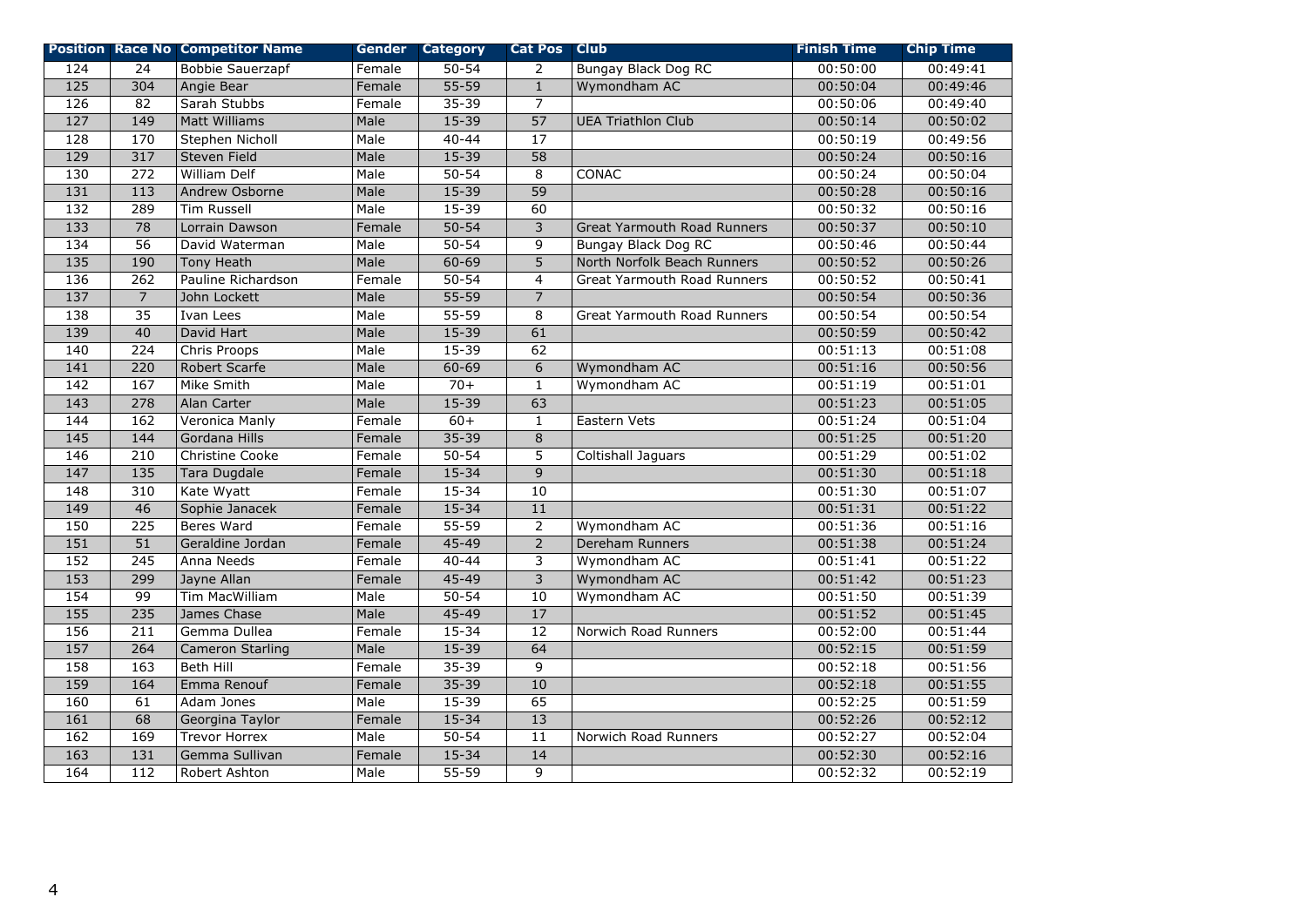|                  |                  | <b>Position Race No Competitor Name</b> |        | <b>Gender Category</b> | <b>Cat Pos Club</b> |                              | <b>Finish Time</b> | <b>Chip Time</b> |
|------------------|------------------|-----------------------------------------|--------|------------------------|---------------------|------------------------------|--------------------|------------------|
| 165              | 296              | Craig Lyon                              | Male   | $50 - 54$              | 12                  |                              | 00:52:33           | 00:52:15         |
| 166              | 77               | Andrea Usher                            | Female | $40 - 44$              | $\overline{4}$      |                              | 00:52:43           | 00:52:26         |
| 167              | $\overline{55}$  | Iain Tibbitt                            | Male   | $40 - 44$              | $\overline{18}$     |                              | 00:53:03           | 00:52:57         |
| 168              | 288              | Elizabeth Barran                        | Female | 15-34                  | 15                  | Norfolk Gazelles             | 00:53:04           | 00:52:47         |
| 169              | 166              | Philip Neave                            | Male   | $60 - 69$              | $\overline{7}$      | Bungay Black Dog RC          | 00:53:11           | 00:53:11         |
| 170              | 228              | Jackie Gowing                           | Female | $40 - 44$              | 5                   | Norwich Road Runners         | 00:53:11           | 00:52:55         |
| 171              | 236              | Brenda Kinch                            | Female | $60+$                  | $\overline{2}$      | North Norfolk Beach Runners  | 00:53:15           | 00:52:57         |
| 172              | 124              | Tabatha Sims                            | Female | $40 - 44$              | 6                   |                              | 00:53:18           | 00:52:54         |
| $\frac{173}{2}$  | 151              | Thomas Wetherell                        | Male   | $15 - 39$              | 66                  |                              | 00:53:18           | 00:53:03         |
| 174              | 207              | Alec Fraser                             | Male   | $70+$                  | $\overline{2}$      | North Norfolk Beach Runners  | 00:53:27           | 00:52:56         |
| $\overline{175}$ | $\overline{125}$ | Caroline Tayler                         | Female | $55 - 59$              | 3                   | Norwich Road Runners         | 00:53:37           | 00:53:13         |
| 176              | 254              | Alison Norrington                       | Female | 45-49                  | 4                   | <b>Thrift Green Trotters</b> | 00:53:41           | 00:53:26         |
| 177              | 175              | Patsy Bradley                           | Female | $50 - 54$              | $\overline{6}$      | Wymondham AC                 | 00:53:48           | 00:53:28         |
| 178              | 301              | Anna Goodley                            | Female | 15-34                  | 16                  |                              | 00:54:03           | 00:53:46         |
| 179              | 148              | Georgia Hill                            | Female | $15 - 34$              | $\overline{17}$     | <b>UEA Triathlon Club</b>    | 00:54:04           | 00:53:52         |
| 180              | 239              | Noel Spruce                             | Male   | $60 - 69$              | 8                   | North Norfolk Beach Runners  | 00:54:13           | 00:53:42         |
| 181              | 259              | Jessica Lane                            | Female | $15 - 34$              | 18                  |                              | 00:54:16           | 00:54:02         |
| 182              | 41               | Anna Cain                               | Female | $15 - 34$              | 19                  |                              | 00:54:18           | 00:53:51         |
| $\overline{183}$ | 269              | Jane Ashby                              | Female | $60+$                  | 3                   | <b>Ryston Runners</b>        | 00:54:18           | 00:54:00         |
| 184              | 250              | tom Warnes                              | Male   | $15 - 39$              | 67                  | Uknetrunner                  | 00:54:22           | 00:53:57         |
| 185              | 108              | <b>William Perks</b>                    | Male   | $55 - 59$              | 10                  |                              | 00:54:23           | 00:54:15         |
| 186              | 217              | <b>Steve Small</b>                      | Male   | $50 - 54$              | 13                  |                              | 00:54:26           | 00:54:11         |
| 187              | $\overline{59}$  | Lisa Symon                              | Female | $15 - 34$              | $\overline{20}$     | <b>Coltishall Jaguars</b>    | 00:54:27           | 00:54:03         |
| 188              | 182              | Emma Muffett                            | Female | $35 - 39$              | 11                  | North Norfolk Beach Runners  | 00:54:32           | 00:54:10         |
| 189              | 44               | Gina Preston                            | Female | $45 - 49$              | $\overline{5}$      |                              | 00:54:39           | 00:54:18         |
| 190              | 143              | Sarah Thawley                           | Female | $15 - 34$              | 21                  |                              | 00:54:45           | 00:54:36         |
| 191              | 52               | Graham Sampson                          | Male   | $60 - 69$              | $\overline{9}$      | <b>Bungay Black Dog RC</b>   | 00:54:52           | 00:54:40         |
| 192              | 188              | Cheryl OSullivan                        | Female | $35 - 39$              | 12                  |                              | 00:54:58           | 00:54:46         |
| 193              | $\overline{2}$   | Andi Osborne                            | Female | $55 - 59$              | $\overline{4}$      | North Norfolk Beach Runners  | 00:55:14           | 00:54:52         |
| 194              | 168              | Gill Woodhouse                          | Female | $60+$                  | $\overline{4}$      | Dereham Runners              | 00:55:15           | 00:54:56         |
| $\overline{195}$ | $\overline{57}$  | Rebecca Smith                           | Female | $15 - 34$              | $\overline{22}$     | Ellesmere Port RC            | 00:55:49           | 00:55:24         |
| 196              | 58               | Vikas Bhalla                            | Male   | $15 - 39$              | 68                  |                              | 00:55:49           | 00:55:22         |
| 197              | 84               | Andrew Smith                            | Male   | $40 - 44$              | 19                  | St Edmunds Pacers            | 00:56:00           | 00:55:35         |
| 198              | 119              | Donald Tiffin                           | Male   | $60 - 69$              | 10                  | <b>Bungay Black Dog RC</b>   | 00:56:13           | 00:56:03         |
| 199              | 65               | Anne Harper                             | Female | $45 - 49$              | 6                   | <b>Dereham Runners</b>       | 00:56:15           | 00:56:00         |
| $\overline{200}$ | 212              | Sharon Jones                            | Female | 45-49                  | $\overline{7}$      | Bungay Black Dog RC          | 00:56:25           | 00:55:54         |
| 201              | 312              | Peter Walwyin                           | Male   | $70+$                  | $\overline{3}$      |                              | 00:56:59           | 00:56:44         |
| 202              | 92               | Dennis Bartram                          | Male   | $60 - 69$              | 11                  | Wymondham AC                 | 00:57:04           | 00:56:44         |
| 203              | 305              | Mart Blackburn                          | Male   | $55 - 59$              | 11                  | <b>Ryston Runners</b>        | 00:57:14           | 00:56:52         |
| $\overline{204}$ | $\overline{37}$  | Melanie Sinclair                        | Female | 35-39                  | 13                  |                              | 00:57:18           | 00:56:53         |
| 205              | 260              | Kate Reynolds                           | Female | 15-34                  | $\overline{23}$     | Norwich Road Runners         | 00:57:22           | 00:57:13         |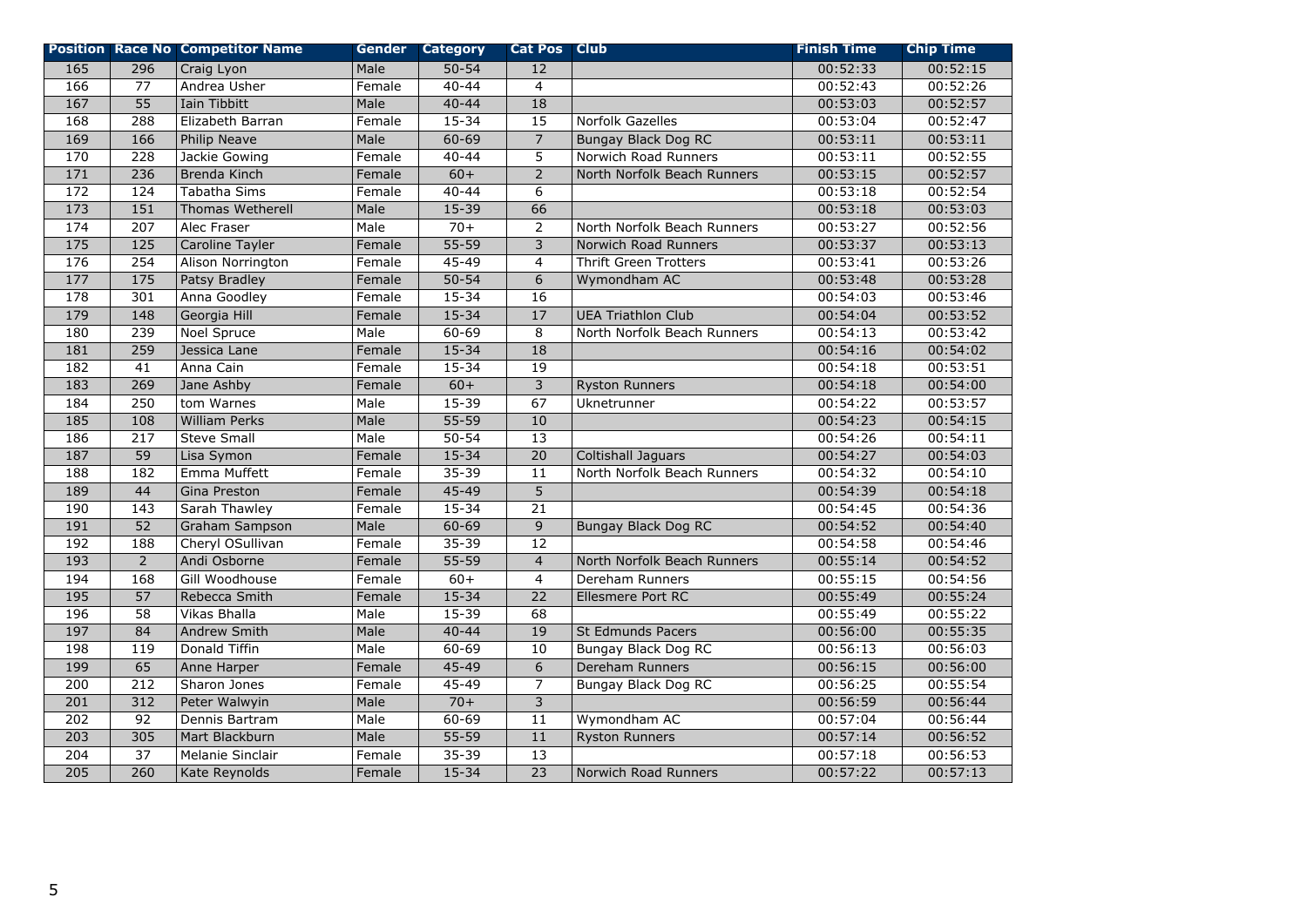|                  |                  | <b>Position Race No Competitor Name</b> |        | <b>Gender Category</b> | <b>Cat Pos Club</b> |                             | <b>Finish Time</b> | <b>Chip Time</b> |
|------------------|------------------|-----------------------------------------|--------|------------------------|---------------------|-----------------------------|--------------------|------------------|
| 206              | 268              | Rebecca Laughton                        | Female | $15 - 34$              | 24                  | Norwich Road Runners        | 00:57:22           | 00:57:12         |
| 207              | $\overline{29}$  | <b>Steve Cummings</b>                   | Male   | $40 - 44$              | 20                  | Norwich Road Runners        | 00:57:31           | 00:57:05         |
| $\overline{208}$ | 109              | Anne Sinclair                           | Female | $55 - 59$              | 5                   |                             | 00:57:34           | 00:57:10         |
| 209              | 79               | Peter Warren                            | Male   | $55 - 59$              | 12                  | CONAC                       | 00:57:38           | 00:57:16         |
| 210              | 213              | Terence Jones                           | Male   | $60 - 69$              | 12                  | <b>Bungay Black Dog RC</b>  | 00:57:46           | 00:57:15         |
| 211              | 94               | Emma Parr                               | Female | $35 - 39$              | 14                  |                             | 00:57:47           | 00:57:17         |
| 212              | 311              | Carey Cake                              | Male   | $40 - 44$              | $\overline{21}$     |                             | 00:58:00           | 00:57:37         |
| 213              | $\overline{54}$  | <b>Andrew Stratton</b>                  | Male   | $50 - 54$              | 14                  | Wymondham AC                | 00:58:13           | 00:57:52         |
| $\overline{214}$ | 185              | Sharon Cook                             | Female | $40 - 44$              | $\overline{7}$      | Wymondham AC                | 00:58:14           | 00:57:54         |
| 215              | 136              | Ali Middleton                           | Female | $15 - 34$              | $\overline{25}$     |                             | 00:58:16           | 00:57:50         |
| 216              | 137              | Becky Henderson                         | Female | $15 - 34$              | 26                  |                             | 00:58:18           | 00:57:51         |
| 217              | 49               | Dawn Rimington                          | Female | 45-49                  | $\,8\,$             |                             | 00:58:21           | 00:58:06         |
| 218              | 180              | Dianne Crosby                           | Female | $60+$                  | 5                   | Great Yarmouth Road Runners | 00:58:24           | 00:57:55         |
| 219              | 83               | Mike Creasor                            | Male   | $70+$                  | $\overline{4}$      | Norwich Road Runners        | 00:58:39           | 00:58:09         |
| 220              | 200              | <b>Brian Moore</b>                      | Male   | 60-69                  | 13                  | Norwich Road Runners        | 00:58:49           | 00:58:22         |
| $\overline{221}$ | 104              | Carol Hart                              | Female | $45 - 49$              | $9$                 |                             | 00:58:59           | 00:58:48         |
| 222              | 282              | Debbie Bowers                           | Female | $15 - 34$              | $\overline{27}$     | Tri-Anglia                  | 00:58:59           | 00:58:39         |
| 223              | 64               | Sheena Ickes                            | Female | $15 - 34$              | $\overline{28}$     |                             | 00:59:22           | 00:59:22         |
| 224              | 114              | <b>Ashley Szarek</b>                    | Female | $15 - 34$              | $\overline{29}$     |                             | 00:59:22           | 00:59:03         |
| 225              | 279              | Sarah Barley                            | Female | $45 - 49$              | 10                  |                             | 00:59:24           | 00:58:52         |
| 226              | 274              | <b>Emily Blakesley</b>                  | Female | $15 - 34$              | 30                  | Tri-Anglia                  | 00:59:51           | 00:59:25         |
| 227              | 11               | Nicola Wilkins                          | Female | $40 - 44$              | 8                   | <b>Bungay Black Dog RC</b>  | 01:00:00           | 00:59:36         |
| 228              | $\overline{9}$   | Jean Whiting                            | Female | $45 - 49$              | $\overline{11}$     |                             | 01:00:05           | 00:59:53         |
| $\overline{229}$ | 189              | Jennifer Burfoot                        | Female | $60+$                  | $\overline{6}$      | Norfolk Gazelles            | 01:00:13           | 00:59:59         |
| 230              | 150              | Cliffy Williamson                       | Male   | $60 - 69$              | 14                  |                             | 01:00:48           | 01:00:33         |
| 231              | 199              | Kate McCabe                             | Female | $40 - 44$              | $\overline{9}$      |                             | 01:01:04           | 01:00:40         |
| 232              | 62               | <b>Tony Britt</b>                       | Male   | $55 - 59$              | $\overline{13}$     | Uknetrunner                 | 01:01:21           | 01:00:56         |
| $\overline{233}$ | $\overline{298}$ | Joanne Lawn                             | Female | $40 - 44$              | 10                  |                             | 01:01:21           | 01:01:05         |
| 234              | 179              | Charles Weigand                         | Male   | $60 - 69$              | $\overline{15}$     | Great Yarmouth Road Runners | 01:01:23           | 01:00:55         |
| 235              | 5                | Andy Beeston                            | Male   | $60 - 69$              | 16                  |                             | 01:01:26           | 01:01:11         |
| 236              | $\overline{32}$  | Jacqueline Raskovic                     | Female | $40 - 44$              | 11                  | Norwich Road Runners        | 01:01:27           | 01:01:03         |
| $\overline{237}$ | 10               | Becci Vogt                              | Female | $15 - 34$              | 31                  |                             | 01:01:36           | 01:01:36         |
| 238              | $\overline{276}$ | Elizabeth Senior                        | Female | $55 - 59$              | $\,$ 6 $\,$         |                             | 01:01:37           | 01:01:04         |
| 239              | 223              | Rebecca Durant                          | Female | $60+$                  | $\overline{7}$      | <b>Coltishall Jaguars</b>   | 01:01:38           | 01:01:13         |
| $\overline{240}$ | 156              | Timothy Johnson                         | Male   | $15 - 39$              | 69                  | Wymondham AC                | 01:01:40           | 01:01:18         |
| 241              | 273              | <b>Sherry Gowing</b>                    | Female | $40 - 44$              | $\overline{12}$     | <b>Norfolk Gazelles</b>     | 01:01:44           | 01:01:34         |
| 242              | 314              | <b>Claire Trayers</b>                   | Female | 15-34                  | 32                  |                             | 01:02:07           | 01:01:48         |
| 243              | 141              | <b>Becky Chignell</b>                   | Female | $15 - 34$              | 33                  |                             | 01:02:33           | 01:02:21         |
| 244              | $\overline{208}$ | Jackie Bridges                          | Female | $35 - 39$              | $\overline{15}$     |                             | 01:02:41           | 01:02:11         |
| 245              | $\overline{38}$  | Lindsay Barker                          | Female | $50 - 54$              | $\overline{7}$      | Norwich Road Runners        | 01:02:42           | 01:02:18         |
| $\overline{246}$ | $\overline{178}$ | Claire Jones                            | Female | 35-39                  | 16                  |                             | 01:03:01           | 01:02:48         |